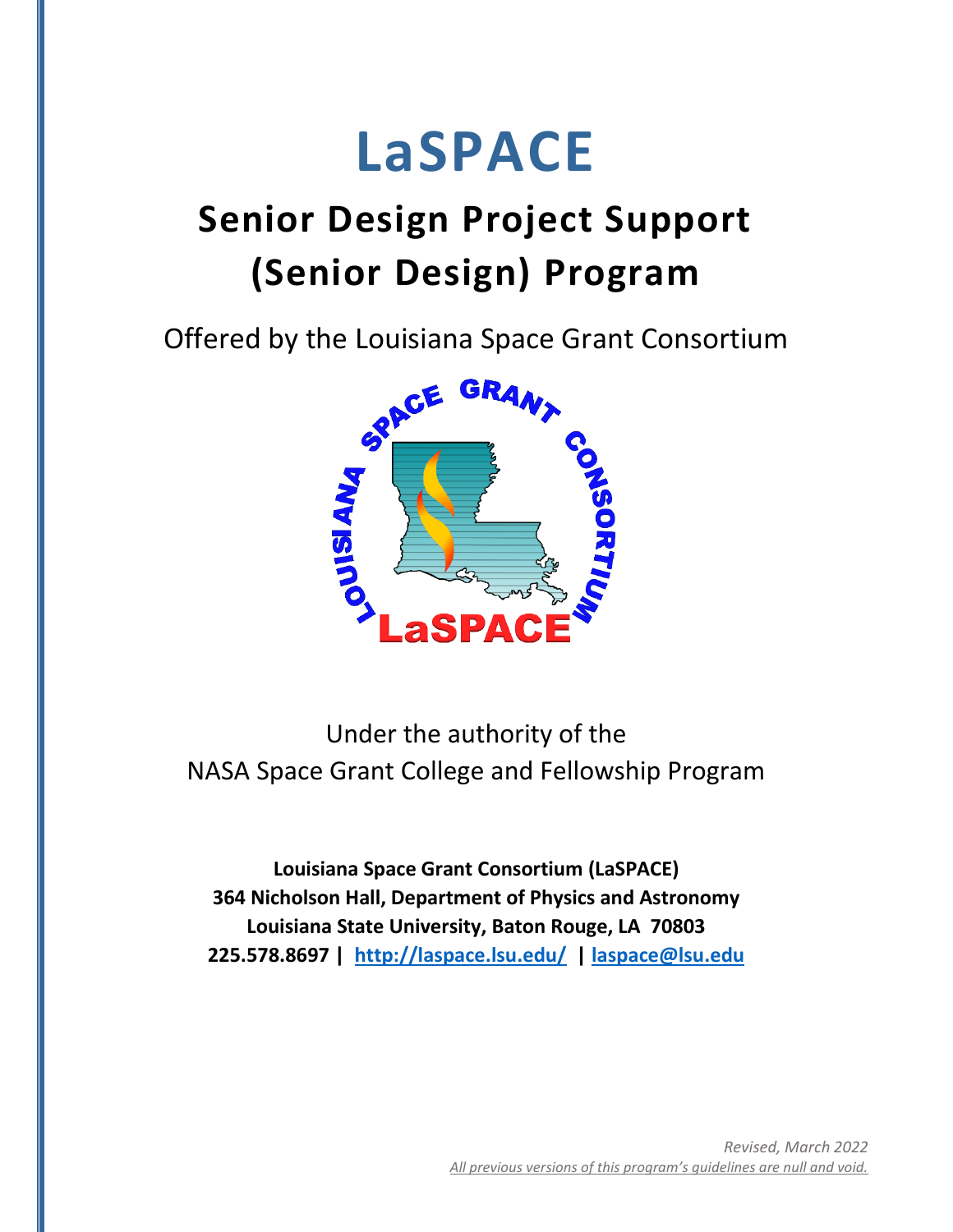# **Senior Design Program Summary Page**

#### **About the Senior Design Program**

The Senior Design Project Support Program is meant to offer supplemental funding in support of high-level student-led research and design projects conducted under the auspices of a formal Senior Design or Capstone Course. Projects must show clear relevance to NASA's mission and ongoing research at one or more of the NASA centers and be clearly aligned with research under the umbrella of one or more of the four mission directorates. This funding source is meant to supplement the cost of materials and supplies and/or travel for competitions related to such formally established senior design projects/courses.

#### **Program Summary**

- Proposals must be signed off on by the Faculty PI and the Designated Institutional Representative for Sponsored Programs at your institution.
- While a single PI may submit proposals to support multiple projects, our objective is to serve a diverse set of disciplines and campuses, so we may not be able to fund more than one project per PI. Please rank order multiple proposals so we can consider your funding request in order of your preference.
- Award funds can be requested up to \$4,000; no strict cost-match is required, but some institutional investment will impact our evaluation.
- Please include the Student Participant List if your student participants have already been identified. If the team members are not all selected at the time of proposing, please be sure to send a complete Student Participant List as soon as the students have all been identified. All identified students must submit an online LaSPACE Student Participation Form.
- The final invoices and a final technical report must be submitted to the LaSPACE office within 30 days of the project end date. Photographs and copies of all papers, presentations, and posters generated should be shared with LaSPACE as they occur and collected/referenced in the final report. Final Report guidelines can be downloaded from the LaSPACE website's [document center.](https://laspace.lsu.edu/laspace-document-center/)

#### **Proposal Submissions**

- **Submit all properly executed proposals via email as fully searchable pdf documents t[o laspace@lsu.edu](mailto:laspace@lsu.edu) by 11:59 pm on Friday, May 20, 2022.**
- Important Dates:
	- o Proposal Release Date: Friday, March 11, 2022
	- o **Proposal Due Date: Friday, May 20, 2022**
	- o Anticipated Award Announcements: June
	- o Award Period of Performance: 08/15/2022 08/14/2023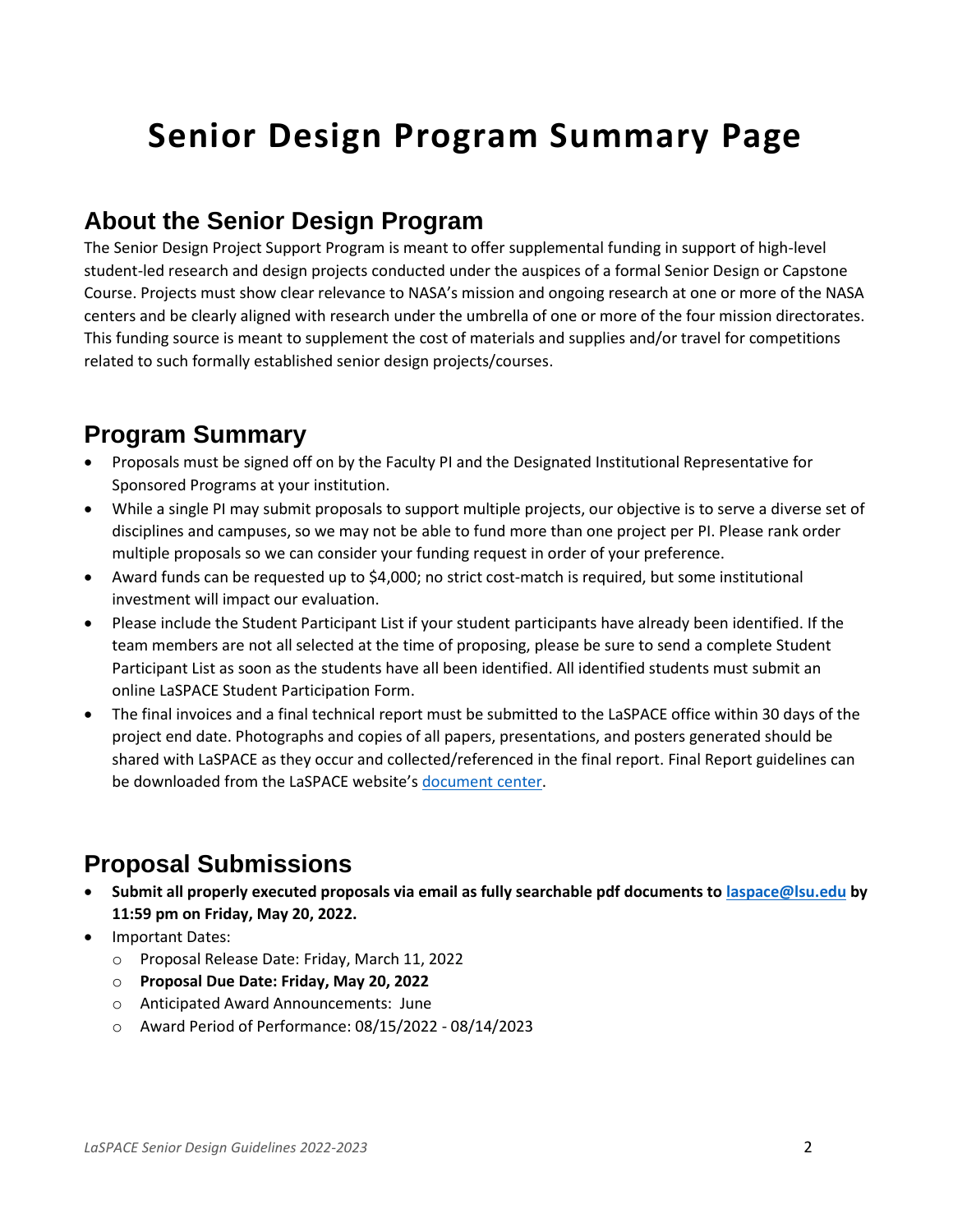# **LaSPACE General Guidelines**

## Introduction to the Space Grant Program

The Louisiana Space Grant Consortium (LaSPACE) is a Designated Consortium in the NASA National Space Grant and Fellowship Program network, which was designed to network colleges, universities, and state education boards with partners in business, industry, and the non-profit sector in order to promote, develop, and strengthen aerospace science, research, technology, education, and awareness. Our mission is "To enhance Space and Aerospace related research, education, and public awareness throughout the State of Louisiana and thereby promote math/science education, training of professionals, and economic development." LaSPACE promotes scientific research, workforce development, and public outreach to develop and strengthen long-term research capabilities within Louisiana that will make significant contributions to the research and technology Mission Directorates of NASA while supporting the goals of the state.

#### Basis of Authority

The Louisiana Space Grant Consortium (LaSPACE) currently comprises Louisiana public and private colleges and universities in addition to business/industry partners and other organizations. The consortium is funded jointly by the National Aeronautics and Space Administration (NASA) and by the Louisiana Board of Regents Support Fund (BORSF). The consortium is administered by the LaSPACE Council, under the aegis of NASA and the Board of Regents. The basis of authority for this and other programs of LaSPACE rests in part on the above funding. It is important, therefore, to note that the implementation of LaSPACE-supported projects must conform to applicable Federal and State regulations, in general, and to the NASA stipulations, in particular.

# NASA Agency Information

#### NASA 2018 Strategic Plan

NASA's 2018 strategic plan aligns the Agency's future activities along three strategic themes of Discover, Explore, and Develop, as well as a fourth theme focused on the activities that will enable the Agency's mission.

- DISCOVER references NASA's enduring purpose of scientific discovery.
- EXPLORE references NASA's push to expand the boundaries of human presence in space.
- DEVELOP references NASA's broad mandate to promote the technologies of tomorrow.
- ENABLE references the capabilities, workforce, and facilities that allow NASA to achieve its Mission.

The complete plan can be downloaded [here.](https://www.nasa.gov/sites/default/files/atoms/files/nasa_2018_strategic_plan.pdf)

#### NASA Vision

To discover and expand knowledge for the benefit of humanity.

#### NASA Mission

Lead an innovative and sustainable program of exploration with commercial and international partners to enable human expansion across the solar system and bring new knowledge and opportunities back to Earth. Support the growth of the Nation's economy in space and aeronautics, increase understanding of the universe and our place in it, work with industry to improve America's aerospace technologies, and advance American leadership.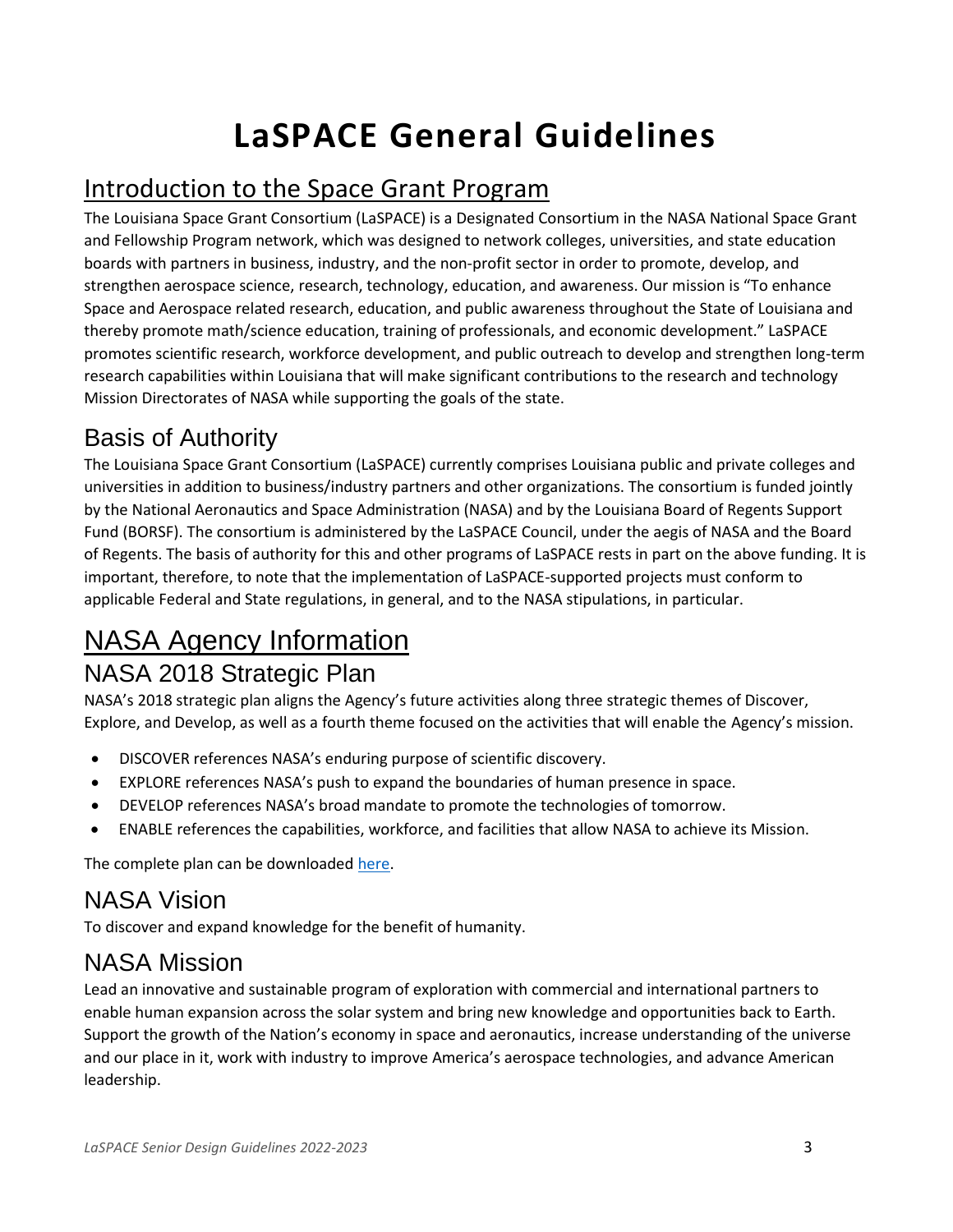#### NASA Office of STEM Engagement *(formerly Office of Education)*

NASA's journeys have propelled technological breakthroughs, pushed the frontiers of scientific research, and expanded our understanding of the universe. These accomplishments, and those to come, share a common genesis: education in science, technology, engineering, and math. NASA's [Office of STEM Engagement](https://www.nasa.gov/offices/education/about/index.html) (OSTEM) delivers tools for young Americans and educators to learn and succeed. OSTEM seeks to:

- Create unique opportunities for students and the public to contribute to NASA's work in exploration and discovery.
- Build a diverse future STEM workforce by engaging students in authentic learning experiences with NASA people, content, and facilities.
- Strengthen public understanding by enabling powerful connections to NASA's mission and work.

To achieve these goals, NASA's Office of STEM Engagement strives to increase K-12 involvement in NASA projects, enhance higher education, support underrepresented communities, strengthen online education, and boost NASA's contribution to informal education. The intended outcome is a generation prepared to code, calculate, design, and discover its way to a new era of American innovation.

The National Space Grant College and Fellowship Program, from which LaSPACE is derived, is a component of the NASA Office of STEM Engagement's larger portfolio, managed at NASA Headquarters in Washington D.C., in alignment with the NASA Mission Directorates, and engagement with all NASA centers and facilities.

NASA Office of STEM Engagement, and by extension LaSPACE, supports the four strategic goals detailed in the 2018 plan. Research and design work supported by Space Grant or NASA EPSCoR must align with one or more of these strategic goals and corresponding objectives.

## NASA Mission Directorates (MD)

*Research and technology priorities are aligned with one or more of NASA's Mission Directorates:*

The **[Science Mission Directorate \(SMD\)](https://science.nasa.gov/)** expands the frontiers of Earth science, heliophysics, planetary science, and astrophysics. Using robotic observatories, explorer craft, ground-based instruments, and a peer-reviewed portfolio of sponsored research, SMD seeks knowledge about our solar system, the farthest reaches of space and time, and our changing Earth.

The **[Aeronautics Research Mission Directorate \(ARMD\)](https://www.nasa.gov/aeroresearch)** transforms aviation with research to dramatically reduce the environmental impact of flight and improves aircraft and operations efficiency while maintaining safety in increasingly crowded skies. ARMD also generates innovative aviation concepts, tools, and technologies for development and maturation by the aviation community.

The **[Space Technology Mission Directorate \(STMD\)](https://www.nasa.gov/directorates/spacetech/home/index.html)** pursues transformational technologies that have high potential for offsetting future mission risk, reducing cost, and advancing existing capabilities. STMD uses meritbased competition to conduct research and technology development, demonstration, and infusion of these technologies into NASA's missions and American industry. This mission directorate is being refocused as a new Exploration Research & Technology (ER&T) organization to support exploration as a primary customer.

The **[Human Exploration and Operations Mission Directorate \(HEOMD\)](https://www.nasa.gov/directorates/heo/index.html)** has been divided back into two MDs. The **Exploration Systems Development Mission Directorate (ESDMD)** will define and manage systems development for programs critical to Artemis and plan the Moon to Mars exploration approach in an integrated manner. The **Space Operations Mission Directorate (SOMD)** will focus on launch and space operations,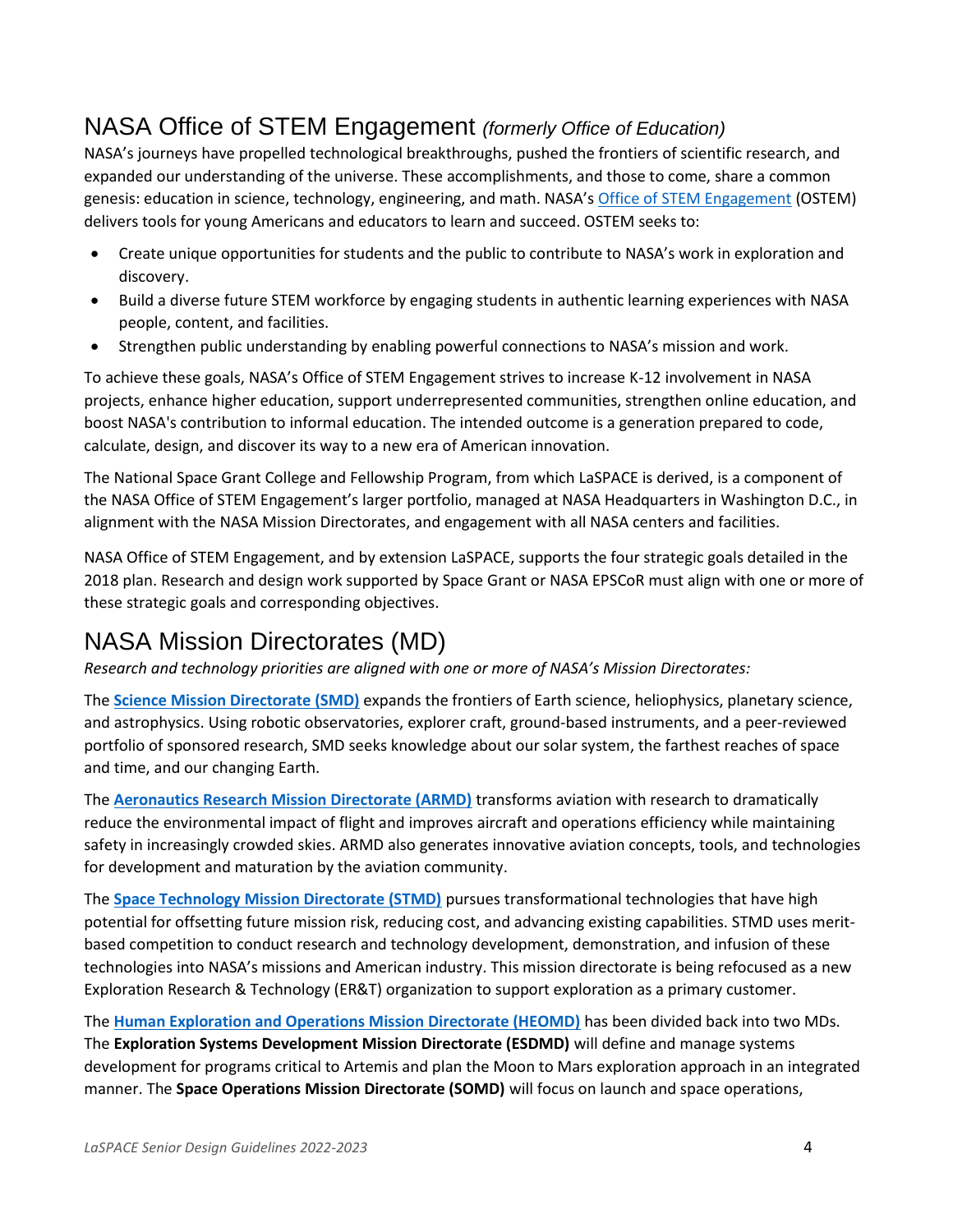including the International Space Station, the commercialization of low-Earth orbit, and eventually, sustaining operations on and around the Moon.

All NASA Space Grant subprograms must relate to and support one or more of these directorates. Likewise, all programs supported by LaSPACE must support the NASA organization, align with the NASA Strategic Plan, and support the goals of the Office of STEM Engagement.

### NASA MD Contacts for University Researchers

#### **Science Mission Directorate (SMD)**

POC: Kristen Erickson, Director, Science Engagement Partnerships Phone: (202) 358-1017,

#### [kristen.erickson@nasa.gov](mailto:kristen.erickson@nasa.gov)

#### **The Aeronautics Research Mission Directorate (ARMD)**

POC: Dave Berger, OSTEM Embed for Aeronautics, Phone: (661) 276-5712[, dave.e.berger@nasa.gov](mailto:dave.e.berger@nasa.gov)

#### **Space Technology Mission Directorate (STMD)**

POC: Damian Taylor, SBIR and STTR Mission, Directorate Liaison Phone: (202) 358-1432,

[damian.taylor@nasa.gov](mailto:damian.taylor@nasa.gov)

#### **Exploration Systems Development Mission Directorate (ESDMD)**

POC: Greg Chavers, DAA for HEO System Engineering & Integration, Phone: (256) 544-0494,

[greg.chavers@nasa.gov](mailto:greg.chavers@nasa.gov)

#### **Space Operations Mission Directorate (SOMD)**

POC: Marc Timm Phone: (202) 358-0373[, marc.g.timm@nasa.gov](mailto:marc.g.timm@nasa.gov)

#### NASA Center Liaisons

| Ames Research Center, Veronica Wilson                     | Kennedy Space Center, Theresa Martinez            |
|-----------------------------------------------------------|---------------------------------------------------|
| Space Grant Liaison/Specialist                            | <b>Education Program Specialist</b>               |
| Phone: (661) 276-2970                                     | Phone: (321) 867-0590                             |
| Veronica.l.wilson@nasa.gov                                | Theresa.c.martinez@nasa.gov                       |
| Armstrong Flight Research Center, Veronica Wilson         | Langley Research Center, Erin Reed                |
| Space Grant Liaison/Specialist                            | Space Grant Liaison/Specialist                    |
| Phone: (661) 276-2970                                     | Phone: (419) 621-3350                             |
| Veronica.l.wilson@nasa.gov                                | Erin.m.reed@nasa.gov                              |
| Goddard Space Flight Center, James L. Harrington          | Glenn Research Center, Mark David Kankam, Ph.D.   |
| Computer Research and Development/Space Grant             | University Affairs Officer/Space Grant Specialist |
| Specialist                                                | Phone: (216) 433-6143                             |
| Phone: (301) 286-4063                                     | Mark.D.Kankam@nasa.gov                            |
| James.L.Harrington@nasa.gov                               |                                                   |
| Jet Propulsion Laboratory, Linda Rodgers or Petra Kneissl | Marshall Space Flight Center, Kelly McCarthy      |
| Space Grant Program Specialists                           | <b>Education Program Specialist</b>               |
| Linda Phone: (818) 354-3274; Linda.L.Rodgers@jpl.nasa.gov | Phone: (228) 688-8228                             |
| Petra Phone: (818) 201-8805                               | kelly.mccarthy@nasa.gov                           |
| Petra.A.Kneissl-milanian@jpl.nasa.gov                     |                                                   |
| Johnson Space Center, Misti Moore                         | Stennis Space Center, Kelly McCarthy              |
| <b>Education Program Specialist</b>                       | <b>Education Program Specialist</b>               |
| Phone: (281) 483-3065                                     | Phone: (228) 688-8228                             |
| misti.m.moore@nasa.gov                                    | kelly.mccarthy@nasa.gov                           |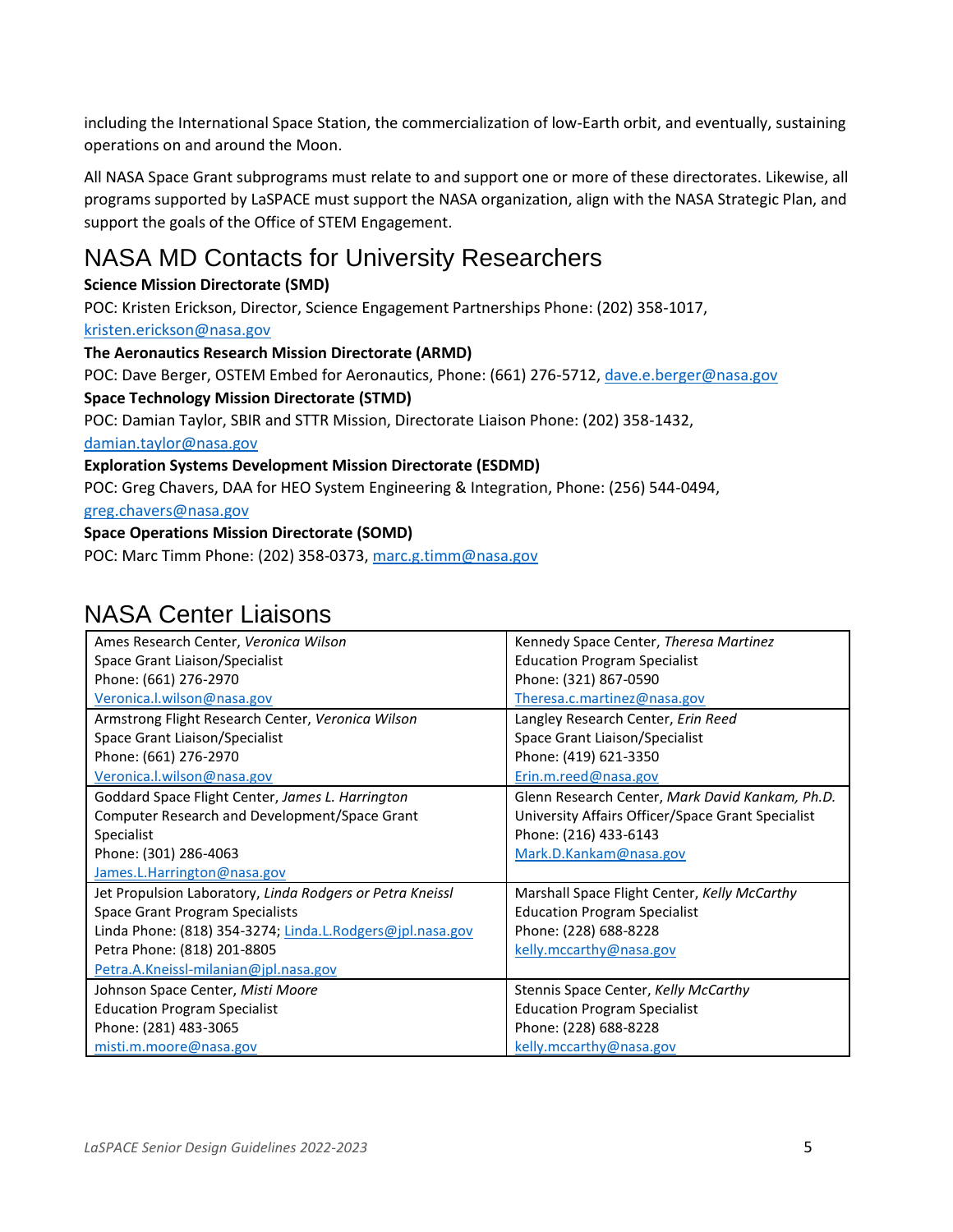# LaSPACE Program

The Louisiana Space Grant Consortium, part of the National Space Grant College and Fellowship Program and in partnership with the Louisiana Board of Regents, supports programs at affiliated academic institutions and other Louisiana organizations that address the NASA mission, federal CoSTEM goals, and state education and economic priorities. LaSPACE programs for Research, Higher Education, Workforce Development, K-12 Teacher Development, and Public Outreach, strengthen the Science, Technology, Engineering, and Math (STEM) education needed for a diverse technical workforce, and develops the research and economic infrastructure to boost Louisiana's contribution to the aerospace frontier.

#### Goals and Objectives

LaSPACE Goals and Objectives are directly aligned with NASA Office of STEM Engagement and National Program Emphases on Diversity, Workforce Development, Community Colleges, Pre-College teacher engagement, Competitiveness, NASA Research Relevance, Industry Relations, and State Government Involvement. The updated LaSPACE 2019 Strategic Plan describes a comprehensive program of Research, Education, and Service via 5 strategic goals, each in line with one or more NASA OSTEM objectives , to (1) Foster aerospace research and education (OSTEM 1.1, 1.2, 2.1, 2.2, 2.4, 3.2), (2) Foster and support hands-on experiential programs for higher education students (2.1, 2.2, 2.3, 2.4), (3) Contribute to pre-college STEM education excellence (1.2, 3.1), (4) Engage and educate the general public (3.1), and (5) Maintain an effective consortium of institutions involved in LaSPACE.

Major objectives for the achievement of these goals includes (1) Support for student and faculty research at consortium institutions, (2) Strengthening interactions between Louisiana aerospace industries, faculty, and students, (3) Increased participation in Space Grant programming with the state's HBCUs and Community & Technical Colleges, (4) Provide support to undergraduate and graduate students for research, design, and internship opportunities, (5) Engage students in experiential learning environments, (6) Support middle and high school educator training, and (7) Foster informal education and public outreach. Proposals to LaSPACE programs should explicitly support one or more of these seven objectives.

# LaSPACE Program Administration & Institutional Coordinators

General administration and management is the responsibility of the LaSPACE Staff headquartered at LSU. Questions about applications to any LaSPACE programs should be directed to the program management team via the genera[l laspace@lsu.edu](mailto:laspace@lsu.edu) email address. Unless otherwise directed, all proposals, invoices, reports, and queries should also be submitted via email to the program email address [\(laspace@lsu.edu\)](mailto:laspace@lsu.edu). Please refer to the [LaSPACE FAQs](https://laspace.lsu.edu/laspace-faqs/) before contacting LaSPACE management and/or coordinators.

LaSPACE Program Office, [laspace@lsu.edu,](mailto:laspace@lsu.edu) 225-578-8697

LSU Department of Physics & Astronomy |364 Nicholson Hall, Baton Rouge, LA 70803 T. Gregory Guzik, Director, *tgguzik@lsu.edu* | Colleen H. Fava, Assistant Director, [colleenf@lsu.edu](mailto:colleenf@lsu.edu) | Meaghin Woolie, Program Manager, [mwooli2@lsu.edu](mailto:mwooli2@lsu.edu) | Doug Granger, Student Flight Program Manager, [dgrang2@lsu.edu](mailto:dgrang2@lsu.edu) | Aaron Ryan, Student Flight Program Instructor & Outreach Coordinator, [aryan21@lsu.edu](mailto:aryan21@lsu.edu)

Additionally, all member institutions have appointed an institutional coordinator who sits on the LaSPACE Advisory Council and is available to discuss opportunities and processes related to LaSPACE programs. Contact information for all affiliates is provided below. For institutions with a vacancy, contact the program manager listed above.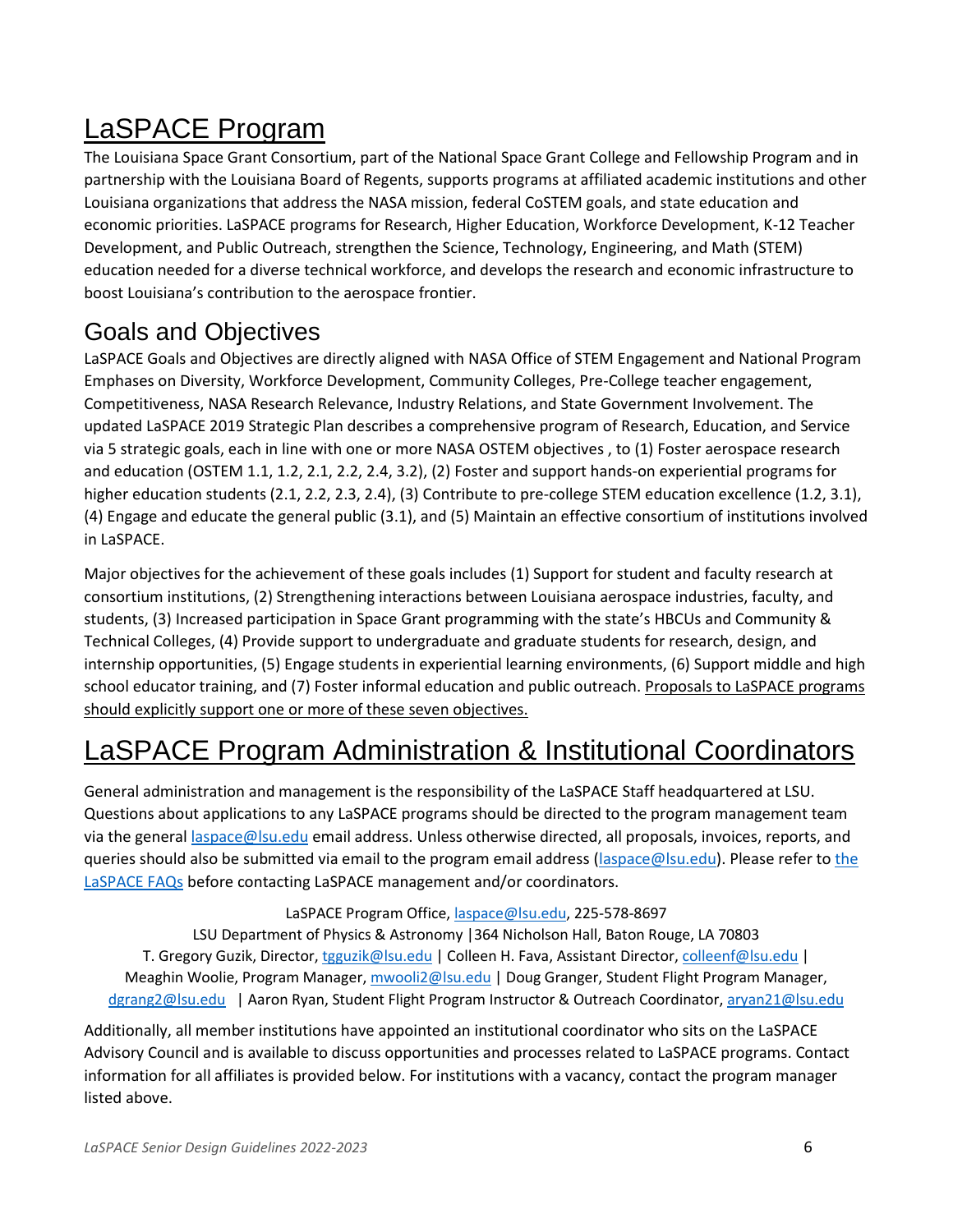# LaSPACE Affiliate Institutional Coordinators

| <b>Baton Rouge Community</b>          | Sandra Guzman            | guzmans@mybrcc.edu            | 225-216-8213 |
|---------------------------------------|--------------------------|-------------------------------|--------------|
| <b>College (BRCC)</b>                 |                          |                               |              |
| <b>BREC / Highland Road Park</b>      | Christopher Kersey       | o@brec.org                    | 225-768-9948 |
| <b>Observatory (HRPO)</b>             |                          |                               |              |
| <b>Cain Center for STEM Literacy</b>  | Frank Neubrander         | fneubr1@lsu.edu               | 225-578-4082 |
| (Cain Center)                         |                          |                               |              |
| <b>Delgado Community College</b>      | <b>Raymond Duplessis</b> | rduple@dcc.edu                | 504-671-6419 |
| (DCC)                                 |                          |                               |              |
| <b>Dillard University (Dillard)</b>   | Abdalla Darwish          | adarwish@dillard.edu          | 504-816-4840 |
| <b>East Baton Rouge Parish</b>        | Mary Stein               | mstein@ebrpl.com              | 225-231-3710 |
| Library (EBRPL)                       |                          |                               |              |
| <b>Grambling State University</b>     | Matthew F. Ware          | waremf@gram.edu               | 318-274-2391 |
| (GSU)                                 |                          |                               |              |
| LaSTEM at LA BOR (LaSTEM)             | Clint Coleman            | Clint.coleman@laregents.edu   | 504-352-4891 |
| <b>Louisiana Arts and Science</b>     | vacant                   | vacant                        | vacant       |
| Museum (LASM)                         |                          |                               |              |
| La Board of Elementary &              | Ann Wilson               | ann.wilson@la.gov             | 225-342-0140 |
| <b>Secondary Education (BESE)</b>     |                          |                               |              |
| <b>Louisiana Board of Regents</b>     | Jessica Patton           | jessica.domingue@la.gov       | 225-342-4253 |
| (BOR)                                 |                          |                               |              |
| <b>Louisiana Business and</b>         | Roy Keller               | rkeller@lsu.edu               | 225-578-3985 |
| <b>Technology Center (LBTC)</b>       |                          |                               |              |
| Louisiana Economic                    | Susana Schowen           | susana.schowen@la.gov         | 225-342-5729 |
| <b>Development (LED) FastStart</b>    |                          |                               |              |
| <b>Louisiana Public Broadcasting</b>  | Christina Melton         | cmelton@lpb.org               | 225-757-4215 |
| (LPB)                                 |                          |                               |              |
| Louisiana State University and        | Stephen D. Beck          | sdbeck@lsu.edu                | 225-578-5833 |
| A&M College (LSU)                     |                          |                               |              |
| Louisiana State University at         | <b>Gerard Dumancas</b>   | gdumancas@Isua.edu            | 318-427-4436 |
| Alexandria                            |                          |                               |              |
| <b>Louisiana State University</b>     | Wade Baumgartner         | wbaumgartner@agcenter.lsu.edu | 225-578-7742 |
| <b>Agricultural Center (LSU-Ag)</b>   |                          |                               |              |
| <b>Louisiana State University</b>     | Lynn Harrison            | lynn.clary@lsuhs.edu          | 318-675-4213 |
| <b>Health Sciences (LSUHSC)</b>       |                          |                               |              |
| Louisiana State University of         | Urska Cvek               | urska.cvek@lsus.edu           | 318-795-4266 |
| <b>Shreveport (LSUS)</b>              |                          |                               |              |
| <b>Louisiana Tech University</b>      | Mary Caldorera-          | mcmoore@latech.edu            | 318-257-2207 |
| (LaTech)                              | Moore                    |                               |              |
| Loyola University (Loyola)            | Martin McHugh            | mmchugh@loyno.edu             | 504-865-2451 |
| <b>McNeese State University</b>       | Ning Zhang               | nzhang@mcneese.edu            | 337-475-5873 |
| (McNeese)                             |                          |                               |              |
| <b>National Center for Biomedical</b> | Jason Krause             | jkrause@ncbrt.lsu.edu         | 225-578-0285 |
| <b>Research &amp; Training (LSU-</b>  |                          |                               |              |
| <b>NCBRT)</b>                         |                          |                               |              |
| <b>Nicholls State University</b>      | <b>Matt Marlow</b>       | matthew.marlow@nicholls.edu   | 985-448-4576 |
| (Nicholls)                            |                          |                               |              |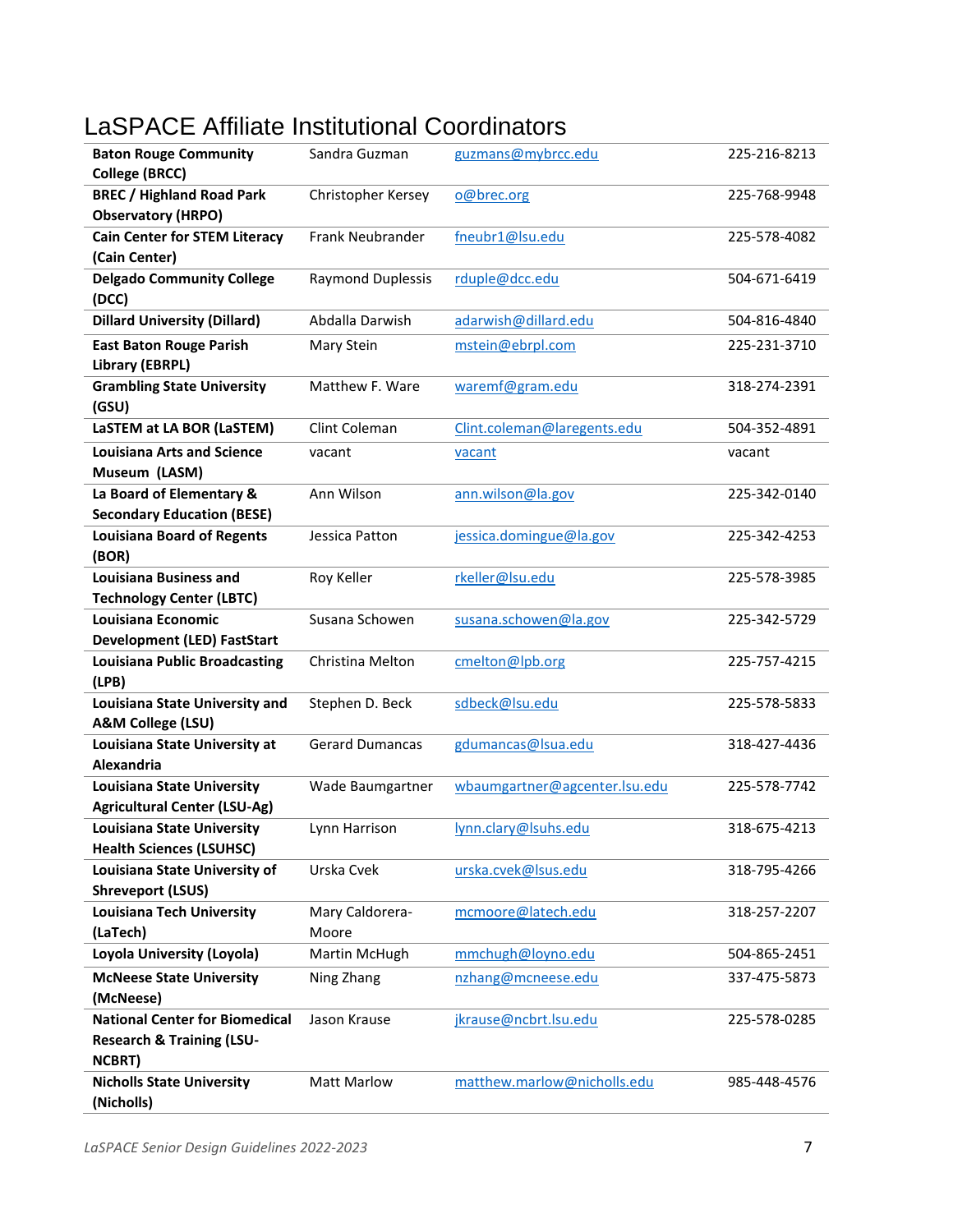| <b>Northshore Technical</b>           | <b>Chuck Crabtree</b>   | charlescrabtree@northshorecollege.edu | 985-545-1231 |
|---------------------------------------|-------------------------|---------------------------------------|--------------|
| <b>Community College (NTTC)</b>       |                         |                                       |              |
| <b>Northwestern State University</b>  | Anna Dugas              | dugasa@nsula.edu                      | 318-357-5519 |
| of Louisiana (NSULA)                  |                         |                                       |              |
| <b>Nunez Community College</b>        | <b>Andreas Pashos</b>   | apashos@nunez.edu                     | 504-278-6287 |
| (NCC)                                 |                         |                                       |              |
| <b>River Parishes Community</b>       | Esperanza Zenon         | ezenon@rpcc.edu                       | 225-743-8713 |
| <b>College (RPCC)</b>                 |                         |                                       |              |
| <b>SciPort Louisiana's Science</b>    | vacant                  | vacant                                | vacant       |
| Center                                |                         |                                       |              |
| Southeastern Louisiana                | <b>Gerard Blanchard</b> | gerard.blanchard@selu.edu             | 985-549-2159 |
| University (SELU)                     |                         |                                       |              |
| Southern University and A &           | Michael                 | michael stubblefield@subr.edu         | 225-771-5231 |
| M College (SUBR)                      | Stubblefield            |                                       |              |
| <b>Southern University of New</b>     | Illya Tietzel           | itietzel@suno.edu                     | 504-286-5111 |
| Orleans (SUNO)                        |                         |                                       |              |
| <b>Tulane University (Tulane)</b>     | Mark J. Fink            | fink@tulane.edu                       | 504-862-3568 |
| University of Louisiana at            | Afef Fekih              | afef.fekih@louisiana.edu              | 337-482-5333 |
| Lafayette (ULL)                       |                         |                                       |              |
| University of Louisiana at            | Ken Leppert             | leppert@ulm.edu                       | 318-342-1918 |
| Monroe (ULM)                          |                         |                                       |              |
| <b>University of New Orleans</b>      | <b>Matthew Tarr</b>     | mtarr@uno.edu                         | 504-280-1038 |
| (UNO)                                 |                         |                                       |              |
| <b>Xavier University of Louisiana</b> | Ashwith K. Chilvery     | achilver@xula.edu                     | 504-520-5149 |
| (Xavier)                              |                         |                                       |              |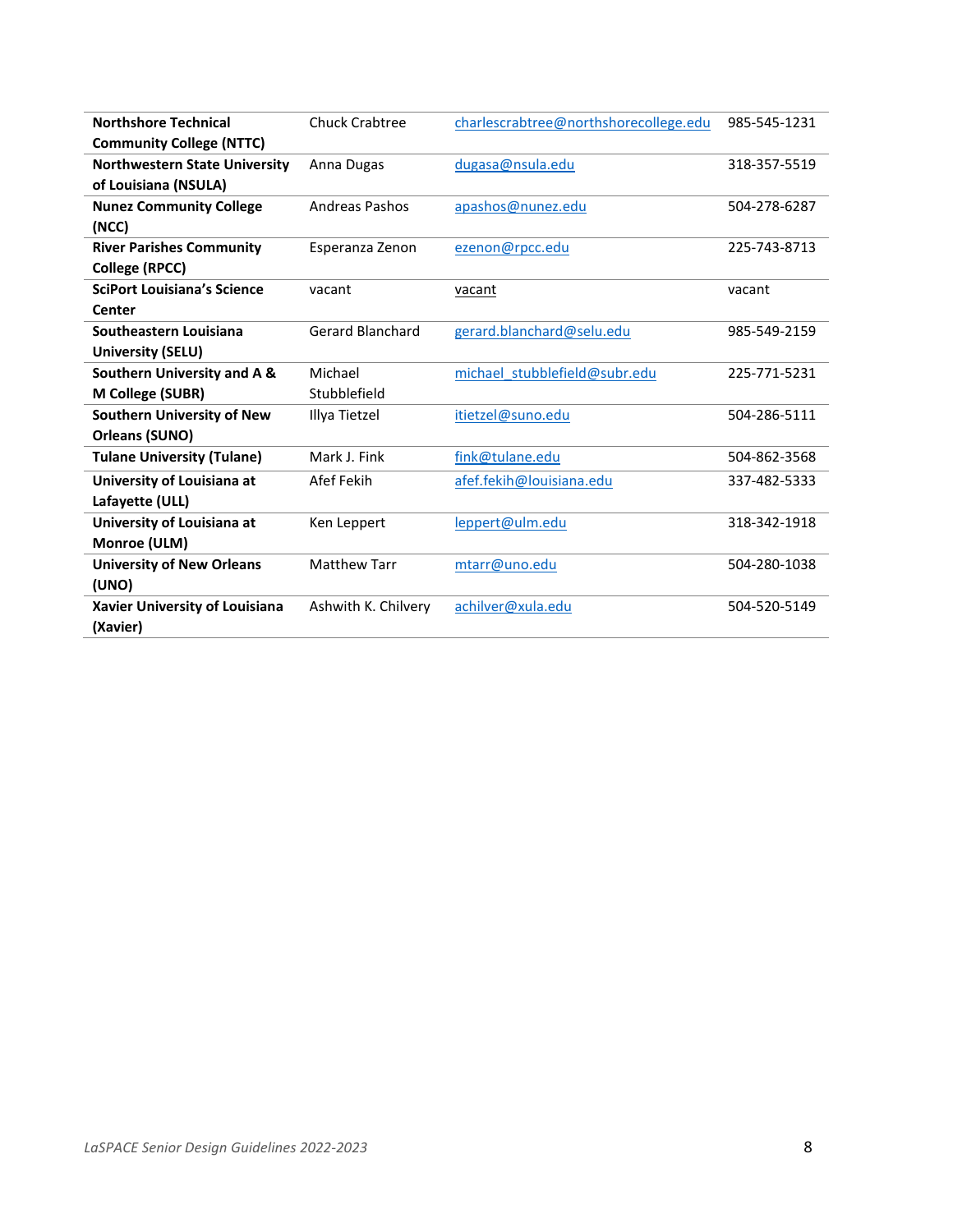# LaSPACE Requirements and Restrictions

In this section, requirements and restrictions applied to all LaSPACE programs are summarized. Additional requirements and restrictions pertaining to individual programs offered by LaSPACE are detailed later in these guidelines.

# Public Nature of Applications to LaSPACE

Once an application is received in the LaSPACE office, it becomes public record. Although the staff will not disseminate applications to individuals other than to reviewers, applicants should be aware that, if a request for information is made by the public (e.g., the news media), a copy of the application, by law, must be provided.

## Disclosure of Information

All LaSPACE programs must conform to applicable Federal, State and NASA regulations and stipulations. This includes annual reporting of award participant information to both the Louisiana Board of Regents and NASA. Part of this information will include both directory information such as name, address, telephone number, date of birth, and demographic information such as gender, ethnicity, and race for all award participants including faculty, staff, and students. Further, LaSPACE outreach includes public dissemination of its supported programs through newsletters, the LaSPACE website [\(https://laspace.lsu.edu/\)](https://laspace.lsu.edu/), as well as papers and/or presentations at Space Grant or related Education & Public Outreach conferences. The contents of award reports, including participant names, titles, institution, project summaries, results or conclusions and images, might be included in such public outreach articles. It is not intended that these public articles will disclose directory or demographic information except as aggregated statistical data.

## **Diversity**

It is a national priority to increase diversity in Science, Technology, Engineering, and Mathematics (STEM), from university students, faculty, and staff to industry employees. Traditionally, minority groups and women have been under-represented in the STEM disciplines as students and faculty as well as in the workplace after graduation. LaSPACE is committed to addressing this priority and utilizing its programs, to the degree possible, to increase the diversity among its awardees. LaSPACE also aims to support a diverse set of institutions and disciplines. **All proposers are expected to help recruit diverse participants to their proposed projects.** To ensure that PIs are making a reasonable effort to recruit diverse participants, a diversity recruitment plan must be included in all proposals submitted to LaSPACE.

## Animal Use

Any project proposing the use of an animal model for validation must include a local IACUC approval letter, fully signed, which specifies a validity period longer than the proposed project period. Failure to obtain the Institutional Animal Care and Use Committee's approval in advance, is grounds for returning the proposal unreviewed. Attach the IACUC material as an additional appendix.

## Human Subjects

Projects that involve human subjects are not acceptable for this program.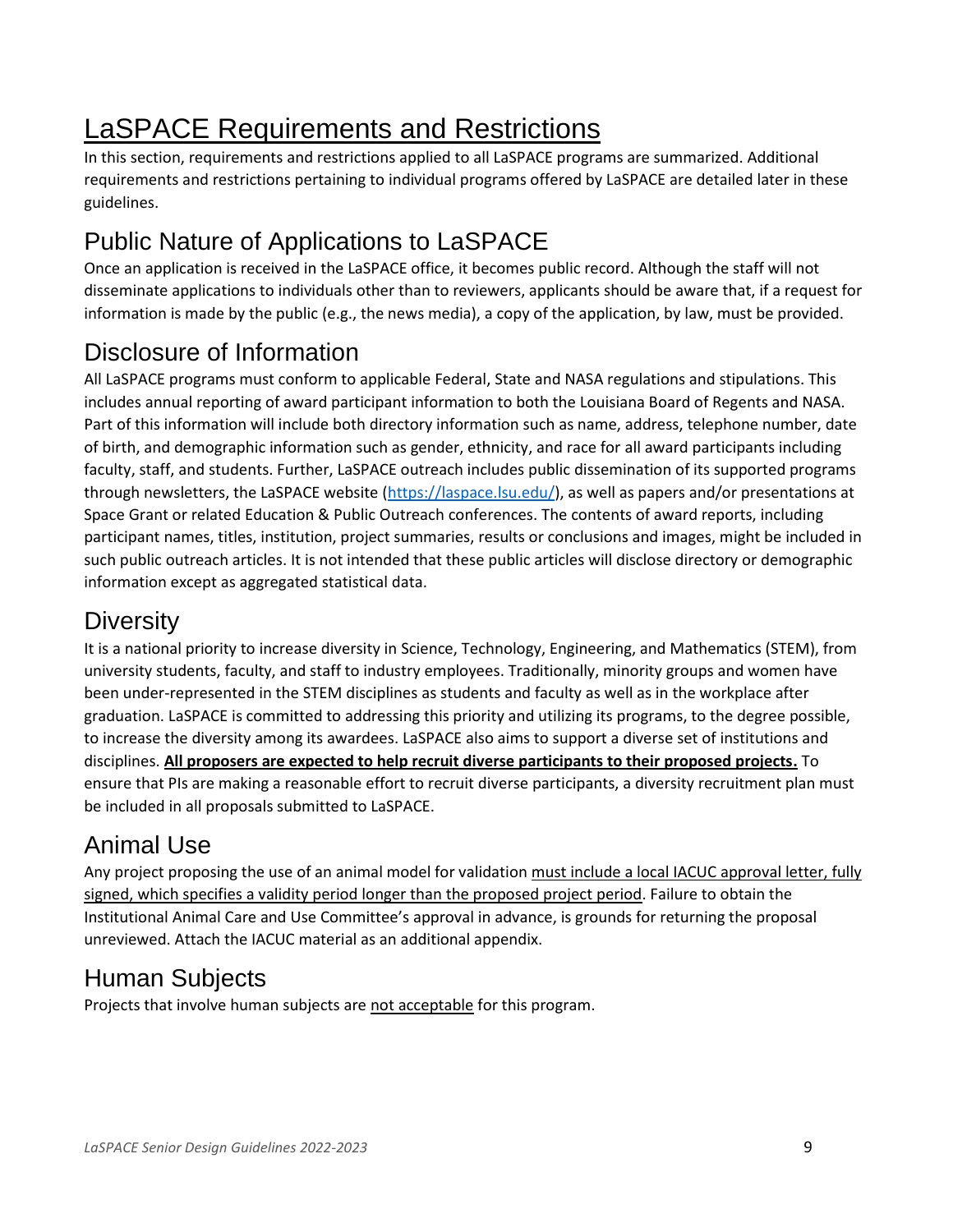## **Eligibility**

PI must be associated with a LaSPACE affiliated institution. PI must be a research or tenure-track faculty member or designated institutional representative recognized by LaSPACE. All NASA funded participants must be U.S. citizens. Additional, or altered, restrictions may apply to specific programs.

## Concurrent, Overlapping, and Consecutive Awards

PIs may hold more than one LaSPACE Award concurrently with some restrictions. First, no student may be funded simultaneously via multiple awards in the scholarship/fellowship programs (GSRA, Fellows, LURA, MRS, & HIS programs). Consecutive, non-overlapping awards in these program areas may be issued to exceptional students in the midst of extended research. Proposals for additional year(s) of funding may be submitted if 1) the previous period of performance has recently past or is 60 days or less from completion, 2) must explicitly reference the completion of proposed tasks from the current/previous award within the new proposal, 3) must include a final report, or preliminary final report if still in progress, in an appendix, and 4) must clearly state the objectives and goals for the new proposal differentiating said goals from the prior work.

# Budgeting

Capital Equipment purchases, Tuition, and Foreign Travel are, in general, not allowable costs. **Any requests to rebudget funds must be submitted in writing to [laspace@lsu.edu](mailto:laspace@lsu.edu) for consideration.** A detailed justification for the rebudget must be included and minimum requirements for direct student funding commitments must be met.

#### Disbursement of Funds

LaSPACE Award fund distribution will be managed by the applicant's college or university, either via a costreimbursable subcontract if the applicant is at an affiliate other than LSU, or by transfer of funds from LaSPACE to the applicant's department for projects at LSU. The institution/department will assume responsibility for administering, distributing, and documenting costs charged to this program.

## Period of Performance

Unless otherwise stated, LaSPACE programs have a default period of performance of no greater than 12 months. Shorter periods of performance may be proposed, or even required by the LaSPACE office, to meet any requirements or restrictions related to the parent grant. *A proposed period of performance is provided for each program cycle on the summary page; proposers may request a different period within 60 days after our proposed start date, unless otherwise indicated.* **No cost extensions (NCEs) for ongoing projects may be submitted to the LaSPACE program office no later than 60 days before the initial project end-date**. All NCE requests must be submitted to [laspace@lsu.edu](mailto:laspace@lsu.edu) and must include a status report which addresses all accomplishments made todate on the project (including all publications, proposals, presentations, patents, etc), where the project is in relation to the originally proposed end date, reasons why the project has been delayed, and a proposed plan for completing the project. This status report must also identify all participants on the project (students, post-docs, faculty, and staff).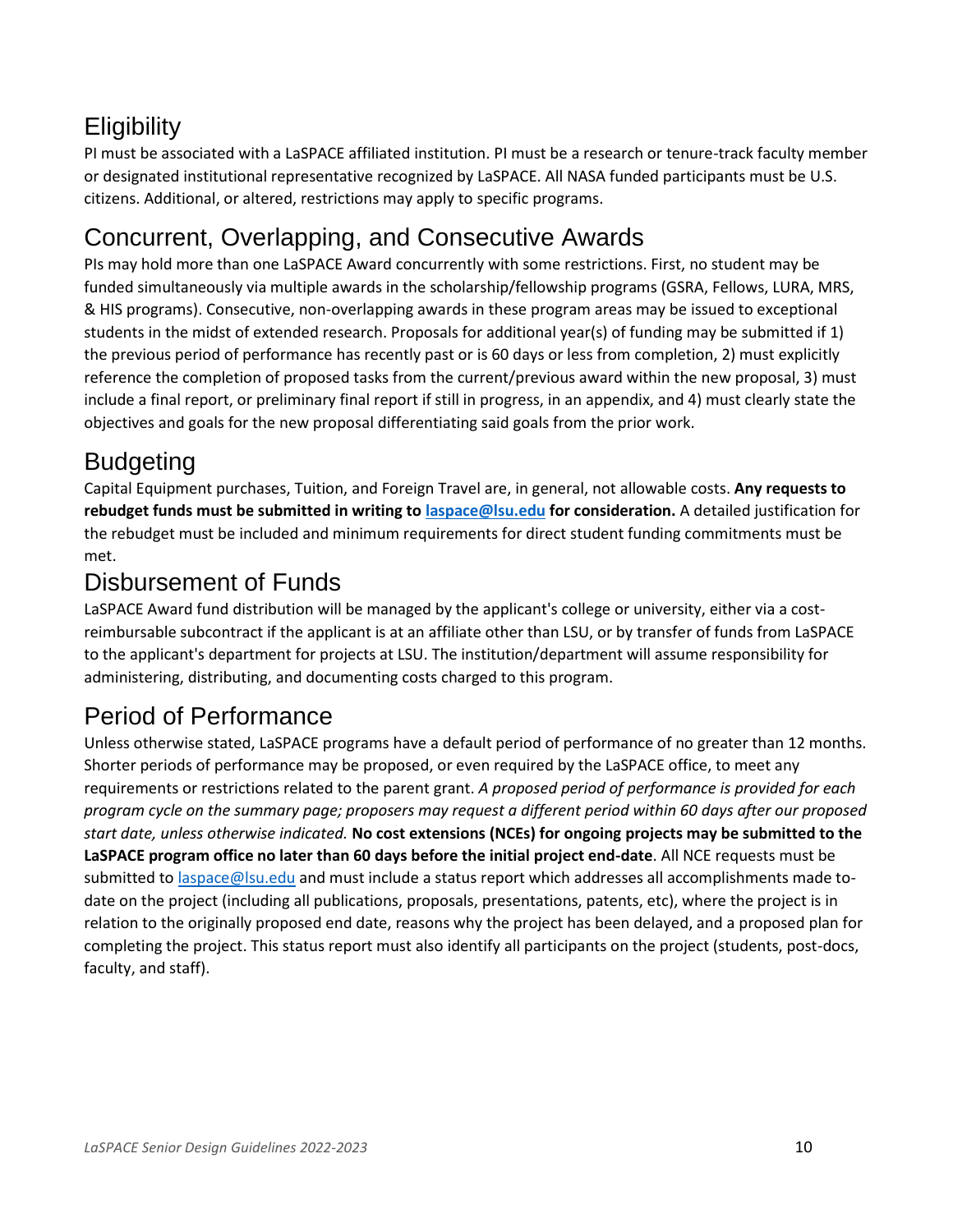# **Senior Design Project Support Program**

## Application Guidelines

# About the Senior Design Program

The Senior Design Project Support Program is meant to offer supplemental funding in support of high-level student-led research and design projects conducted under the auspices of a formal Senior Design or Capstone Course, and typically involve participation from 2-5 students. Projects must show clear relevance to NASA's mission and ongoing research at one or more of the NASA centers/under the umbrella of one or more of the four mission directorates. This funding source is meant to supplement the cost of materials and supplies and/or travel for competitions related to such formally established senior design projects/courses.

#### Background and Objectives

The State of Louisiana's prime goal is to develop a well-trained, technical workforce capable of moving the state forward in R & D, attracting high tech industries, and promoting economic development. This is precisely what NASA desires and what LaSPACE is working to achieve. The core focus of the LaSPACE program continues to be student involvement in genuine scientific research and engineering projects.

## PI Eligibility

Proposals to the Senior Design RFP may be submitted only by qualified faculty members at a LaSPACE affiliate academic institution. This person becomes the project's Principal Investigator (PI) and is responsible for administering the funds, monitoring the student teams as they develop their projects, and managing the team's reporting requirements to LaSPACE. PI's may submit more than one proposal to the Senior Design funding competition; however, they must rank order proposals and additional projects will only be considered if funding remains. Our mission is to support projects around the state and in multiple disciplines. Rank order provisioning helps us avoid concentrated funding in one space.

## Award Funds

Senior Design awards are capped at \$4,000. The proposal may include costs for materials, supplies, and support for constructing/testing student products, and may include travel costs if a competition is associated with the final deliverable. A strict cost-share is not required, but some institutional investment will be reviewed favorably. The Senior Design Project Support Program is meant to supplement the cost of developing and building a final product as part of a formal Senior Design or Capstone Course at the PI's institution. Wages of any kind are not an allowable cost on a project of this type.

## Final Deliverables

At the end of the project, two final reports are required: the Final Technical Report and the Final Financial Report (Last invoice marked "final"). These reports are due within 30 days of the subcontract expiration date. The Final Technical Report will be a multi-page write-up that is suitable for transmission to NASA and BOR. This report must follow the guidelines provided by the LaSPACE office and should describe the activities undertaken, the participants, and your assessment, as Principal Investigator(s), of the success of the venture, the impact that it had (or will have), any follow-on proposals in preparation/submitted and any further plans for a continuation of this or similar projects. Photographs of, and testimonials from, student participants should be incorporated.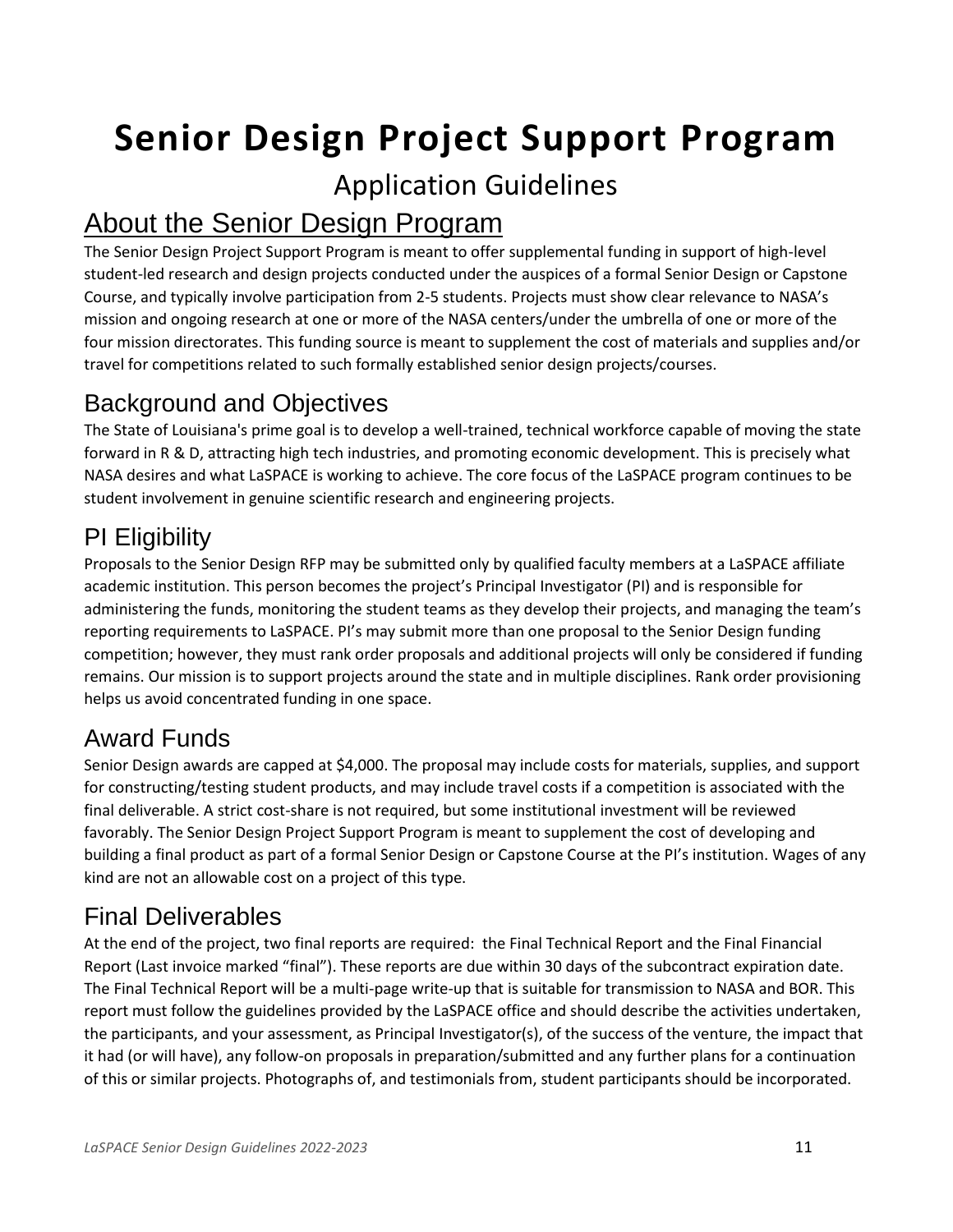An updated Student Participant List must be included and all students must complete the online demographic form. This report shall be submitted to LaSPACE office [\(laspace@lsu.edu\)](mailto:laspace@lsu.edu) via email.

#### Senior Design Proposal Requirements & Format

Senior Design proposals should be submitted as fully searchable pdf documents via email to [laspace@lsu.edu.](mailto:laspace@lsu.edu) Proposals must include the following completed sections in the order presented:

- LaSPACE Cover Page
- Proposed Project Summary Form
- Prior LaSPACE Awards Form (most recent 5 years)
	- A. Proposal Narrative (not to exceed 5 pages)
		- 1. Introduction: State the problem to be addressed & Explicitly cite the Senior Design Course Number(s) and general requirements for this course on your campus.
		- 2. Background research summary
		- 3. Implementation Methodology with Timetable (The methodology to be employed in the project should be succinctly described. A concise timetable, preferably in a tabular form, should be provided. Key steps or milestones toward the successful completion of the project should be shown in this table. Background information should be provided as needed).
		- 4. Explicit alignment with research goals or priorities for any of NASA's Mission Directorates or Centers.
		- 5. Project Team: List identified student team members (name, classification, major, project role) in the Student Participant List. If students are to be selected after award, submit this list as soon as students are recruited. Include the expected number of students to be recruited and the recruitment plan/schedule for your campus's Senior Design courses. Proposers are expected to make every effort to include students from traditionally underrepresented groups in STEM. Specific plans for diversity recruitment must be detailed in this section.
		- 6. Anticipated outcomes for student learning and development, including professional development activities such as poster presentations, written reports, competitions, etc.
		- 7. Evaluation procedure/mechanism
		- B. Budget
			- 1. LaSPACE Budget Form
			- 2. Budget Justification: narrative explanation of all costs. Note: It is hoped that for a student team award of this type, your institution will be willing to forego some or all of the indirect charges. Waived indirect may (should) be used as institutional matching funds.
	- C. NASA Media Release Form (completed by PI and all identified student participants)
	- D. Principal Investigator Short CV (1-2 pages)

#### *NOTE to Proposers:*

- Do NOT include anything that is not explicitly listed above. If you believe additional content/sections are needed, contact our office at [laspace@lsu.edu](mailto:laspace@lsu.edu) to request permission.
- Do NOT include the guidelines in your proposal submission.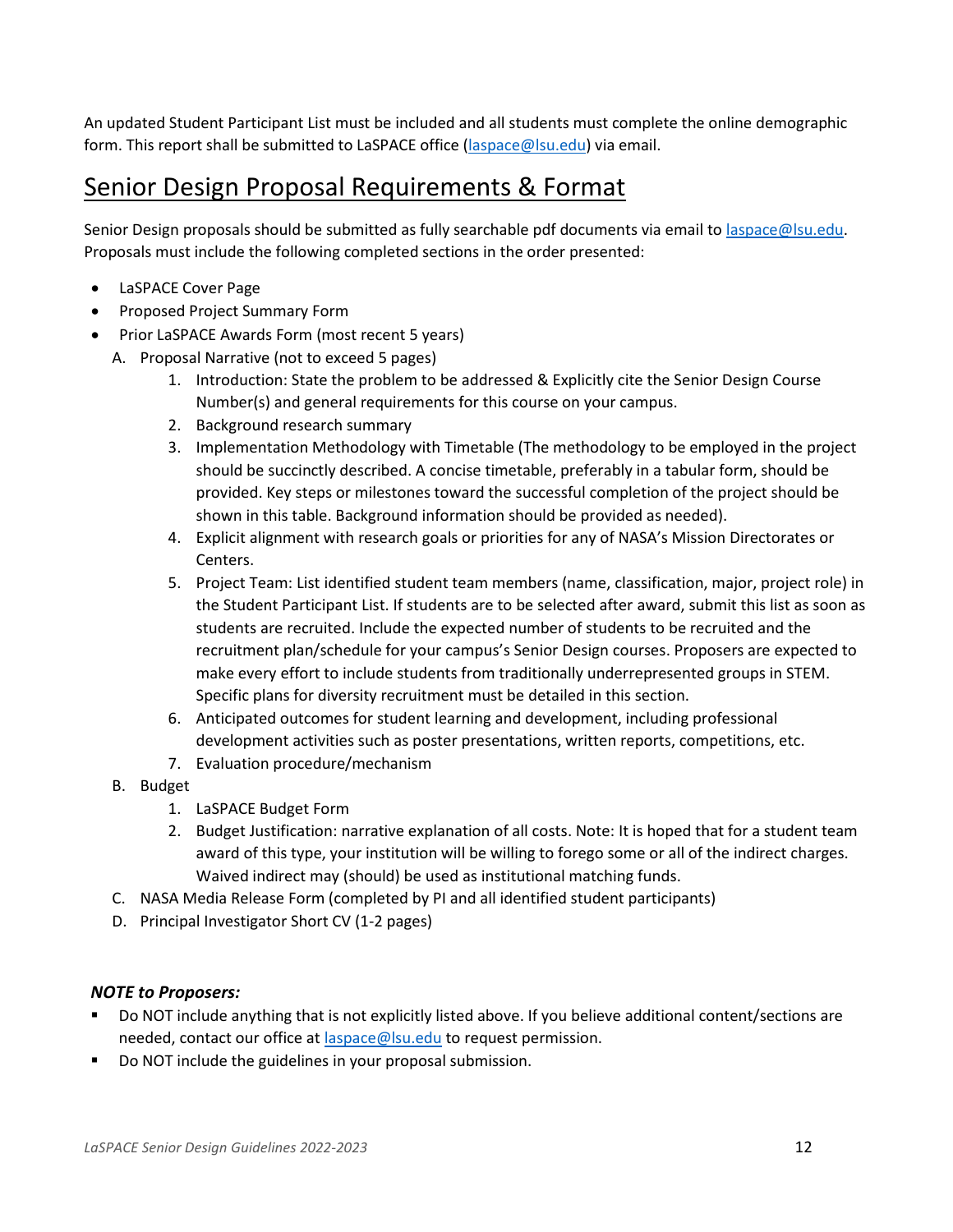# **Attachments Required Proposal Forms**

#### Required Forms for Proposal

All proposals submitted to LaSPACE must use the forms included following this page. Proposals not using these forms may be rejected without review.

- Cover Sheet
- Proposed Project Summary
- Prior LaSPACE Awards
- Proposal Budget Form
- Student Participant List (online form completion certification)
- NASA Media Release Form (completed by PI and all identified student participants)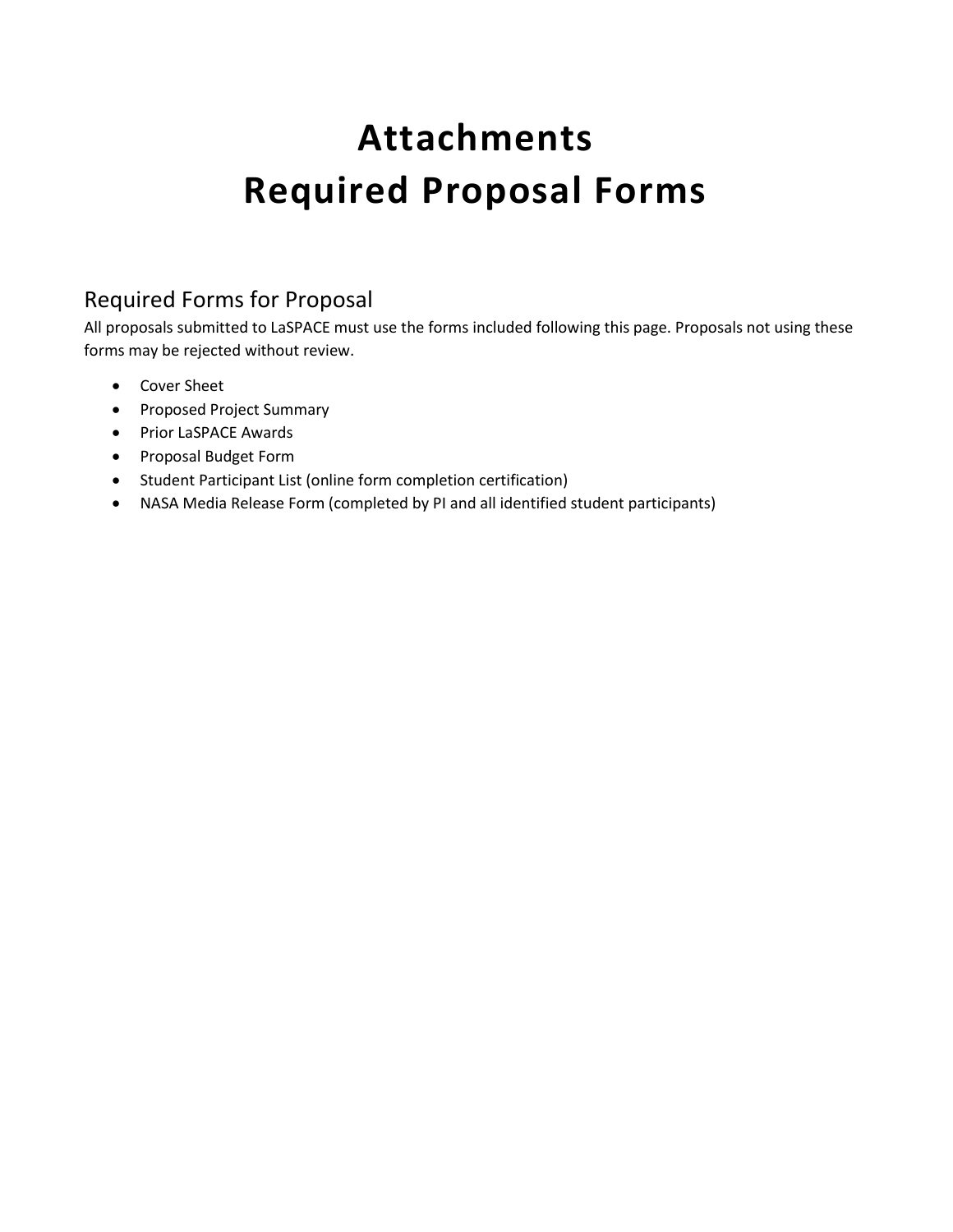# LaSPACE Senior Design Program Proposal Cover Sheet

| 1.  |                         |                                  |                                                                                                                                                                                                                                                                                                                                                                                                                                                                                                                                                                                                                                                                                                                                                                                                                                                                                                                                                                                                                                                                                                                                    |  |
|-----|-------------------------|----------------------------------|------------------------------------------------------------------------------------------------------------------------------------------------------------------------------------------------------------------------------------------------------------------------------------------------------------------------------------------------------------------------------------------------------------------------------------------------------------------------------------------------------------------------------------------------------------------------------------------------------------------------------------------------------------------------------------------------------------------------------------------------------------------------------------------------------------------------------------------------------------------------------------------------------------------------------------------------------------------------------------------------------------------------------------------------------------------------------------------------------------------------------------|--|
| 2.  | Principal Investigator: |                                  |                                                                                                                                                                                                                                                                                                                                                                                                                                                                                                                                                                                                                                                                                                                                                                                                                                                                                                                                                                                                                                                                                                                                    |  |
|     |                         | (Name)                           | (Highest Degree Earned) (Citizenship)                                                                                                                                                                                                                                                                                                                                                                                                                                                                                                                                                                                                                                                                                                                                                                                                                                                                                                                                                                                                                                                                                              |  |
|     |                         | (Department)                     |                                                                                                                                                                                                                                                                                                                                                                                                                                                                                                                                                                                                                                                                                                                                                                                                                                                                                                                                                                                                                                                                                                                                    |  |
| 3.  |                         |                                  | Institution of Higher Education: Manual According to the Control of Higher Education:                                                                                                                                                                                                                                                                                                                                                                                                                                                                                                                                                                                                                                                                                                                                                                                                                                                                                                                                                                                                                                              |  |
| 4.  |                         |                                  |                                                                                                                                                                                                                                                                                                                                                                                                                                                                                                                                                                                                                                                                                                                                                                                                                                                                                                                                                                                                                                                                                                                                    |  |
|     |                         | (Street Address/P.O. Box Number) |                                                                                                                                                                                                                                                                                                                                                                                                                                                                                                                                                                                                                                                                                                                                                                                                                                                                                                                                                                                                                                                                                                                                    |  |
|     | (City, State)           |                                  | (Zip Code)                                                                                                                                                                                                                                                                                                                                                                                                                                                                                                                                                                                                                                                                                                                                                                                                                                                                                                                                                                                                                                                                                                                         |  |
| 5.  |                         |                                  | Telephone: Telephone: Telephone: Telephone: Telephone: Telephone: Telephone: Telephone: Telephone: Telephone: Telephone: Telephone: Telephone: Telephone: Telephone: Telephone: Telephone: Telephone: Telephone: Telephone: Te                                                                                                                                                                                                                                                                                                                                                                                                                                                                                                                                                                                                                                                                                                                                                                                                                                                                                                     |  |
|     |                         |                                  |                                                                                                                                                                                                                                                                                                                                                                                                                                                                                                                                                                                                                                                                                                                                                                                                                                                                                                                                                                                                                                                                                                                                    |  |
| 6.  |                         |                                  |                                                                                                                                                                                                                                                                                                                                                                                                                                                                                                                                                                                                                                                                                                                                                                                                                                                                                                                                                                                                                                                                                                                                    |  |
| 7.  |                         |                                  | Total Funds Requested: \$ 100 mm = 11 mstitutional Match: \$                                                                                                                                                                                                                                                                                                                                                                                                                                                                                                                                                                                                                                                                                                                                                                                                                                                                                                                                                                                                                                                                       |  |
|     |                         |                                  |                                                                                                                                                                                                                                                                                                                                                                                                                                                                                                                                                                                                                                                                                                                                                                                                                                                                                                                                                                                                                                                                                                                                    |  |
|     |                         |                                  | Certification of Compliance with Applicable Executive Orders and U.S. Code: By signing and submitting this proposal, the<br>signatories certify that the statements made in this proposal are true and complete to the best of their knowledge; they<br>agree to comply with LaSPACE award terms and conditions if an award is made as a result of this proposal; and the<br>institution and proposed project are in compliance with all applicable Federal and State laws and regulations including, but<br>not limited to, Executive Order 12549, Debarment and Suspension, 34 CFR Part 85, Section 85.510, Participant's<br>responsibilities; Non-Discrimination; Certification against Lobbying imposed by section 1352, title 31, U.S. Code; Compliance<br>with China Funding Restriction as detailed in Public Laws 112-10 Section 1340(a) and 112-55, Section 539; ACORN<br>Compliance in accordance with 534 of the Consolidated and Further Continuing Appropriations Act of 2012 (Pub. L.112-55);<br>and does not have a federal tax liability or federal felony conviction (sections 544 and 543 of Public Law 112-55). |  |
| 8.  |                         |                                  |                                                                                                                                                                                                                                                                                                                                                                                                                                                                                                                                                                                                                                                                                                                                                                                                                                                                                                                                                                                                                                                                                                                                    |  |
| 9.  |                         |                                  |                                                                                                                                                                                                                                                                                                                                                                                                                                                                                                                                                                                                                                                                                                                                                                                                                                                                                                                                                                                                                                                                                                                                    |  |
| 10. |                         |                                  | Signature of Authorized Institutional Rep: 1997-1997 1997-1998 1997-1998                                                                                                                                                                                                                                                                                                                                                                                                                                                                                                                                                                                                                                                                                                                                                                                                                                                                                                                                                                                                                                                           |  |
| 11. |                         |                                  |                                                                                                                                                                                                                                                                                                                                                                                                                                                                                                                                                                                                                                                                                                                                                                                                                                                                                                                                                                                                                                                                                                                                    |  |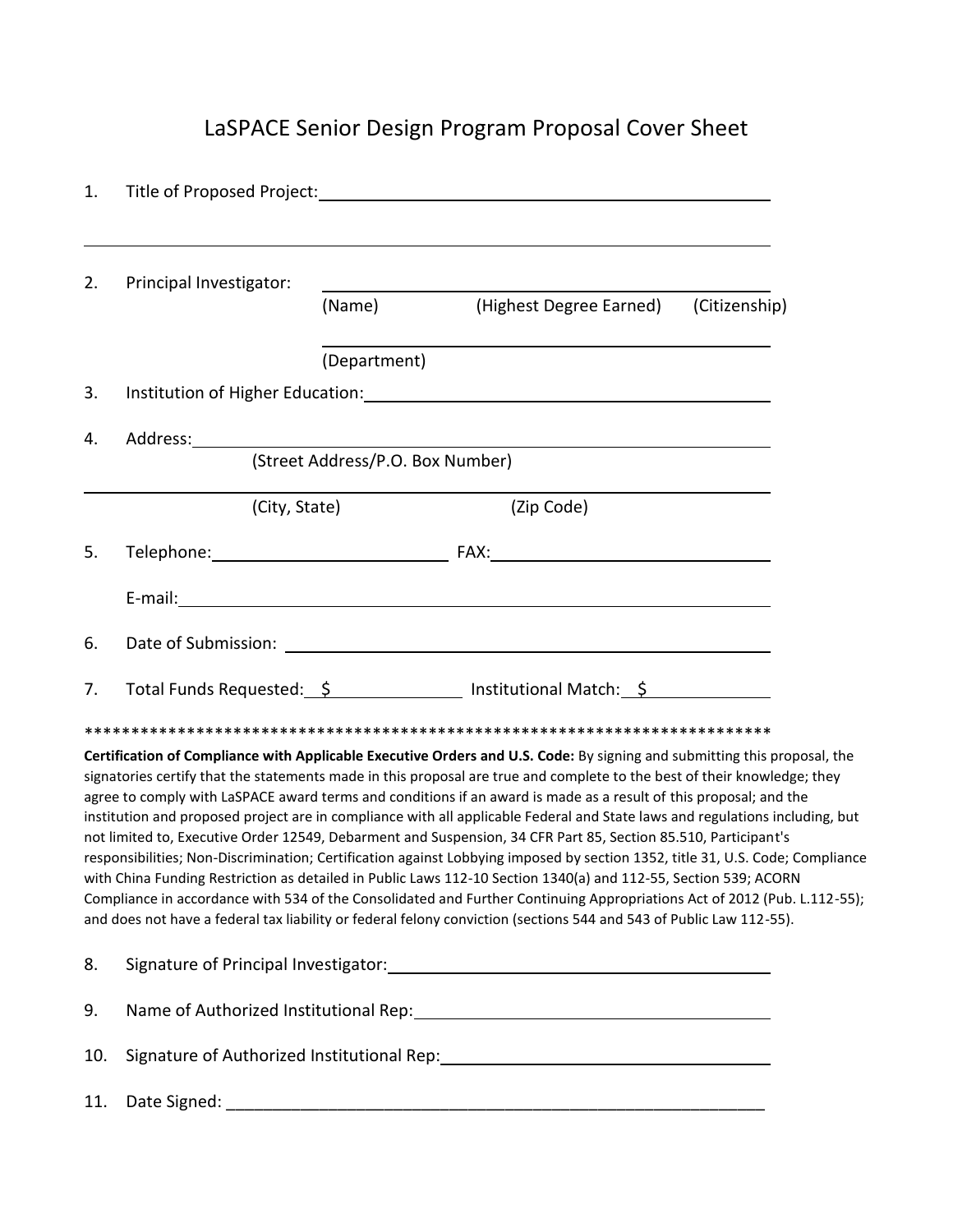# Proposed Project Summary

| NAME OF INSTITUTION (INCLUDE BRANCH/CAMPUS AND SCHOOL OR DIVISION)                                     |
|--------------------------------------------------------------------------------------------------------|
|                                                                                                        |
|                                                                                                        |
|                                                                                                        |
| ADDRESS (INCLUDE DEPARTMENT, BUILDING & ROOM #, CITY, STATE, ZIP)                                      |
|                                                                                                        |
|                                                                                                        |
|                                                                                                        |
| PRINCIPAL INVESTIGATOR NAME, TITLE, & EMAIL                                                            |
|                                                                                                        |
|                                                                                                        |
| PROJECT TITLE                                                                                          |
|                                                                                                        |
| NASA MISSION DIRECTORATE ALIGNMENT (Check all that apply to your project. Narrative proof for selected |
| alignment(s) must be included in your proposal narrative.)                                             |
|                                                                                                        |
| $\square$ SMD<br>$\square$ STMD<br>$\Box$ ARMD<br>$\square$ ESDMD<br>$\square$ SMOD                    |
| PROPOSED PROJECT START DATE                                                                            |
| 08/15/2022 - 08/14/2023                                                                                |
|                                                                                                        |
| ABSTRACT (DO NOT EXCEED 250 WORDS)                                                                     |
|                                                                                                        |
|                                                                                                        |
|                                                                                                        |
|                                                                                                        |
|                                                                                                        |
|                                                                                                        |
|                                                                                                        |
|                                                                                                        |
|                                                                                                        |
|                                                                                                        |
|                                                                                                        |
|                                                                                                        |
|                                                                                                        |
|                                                                                                        |
|                                                                                                        |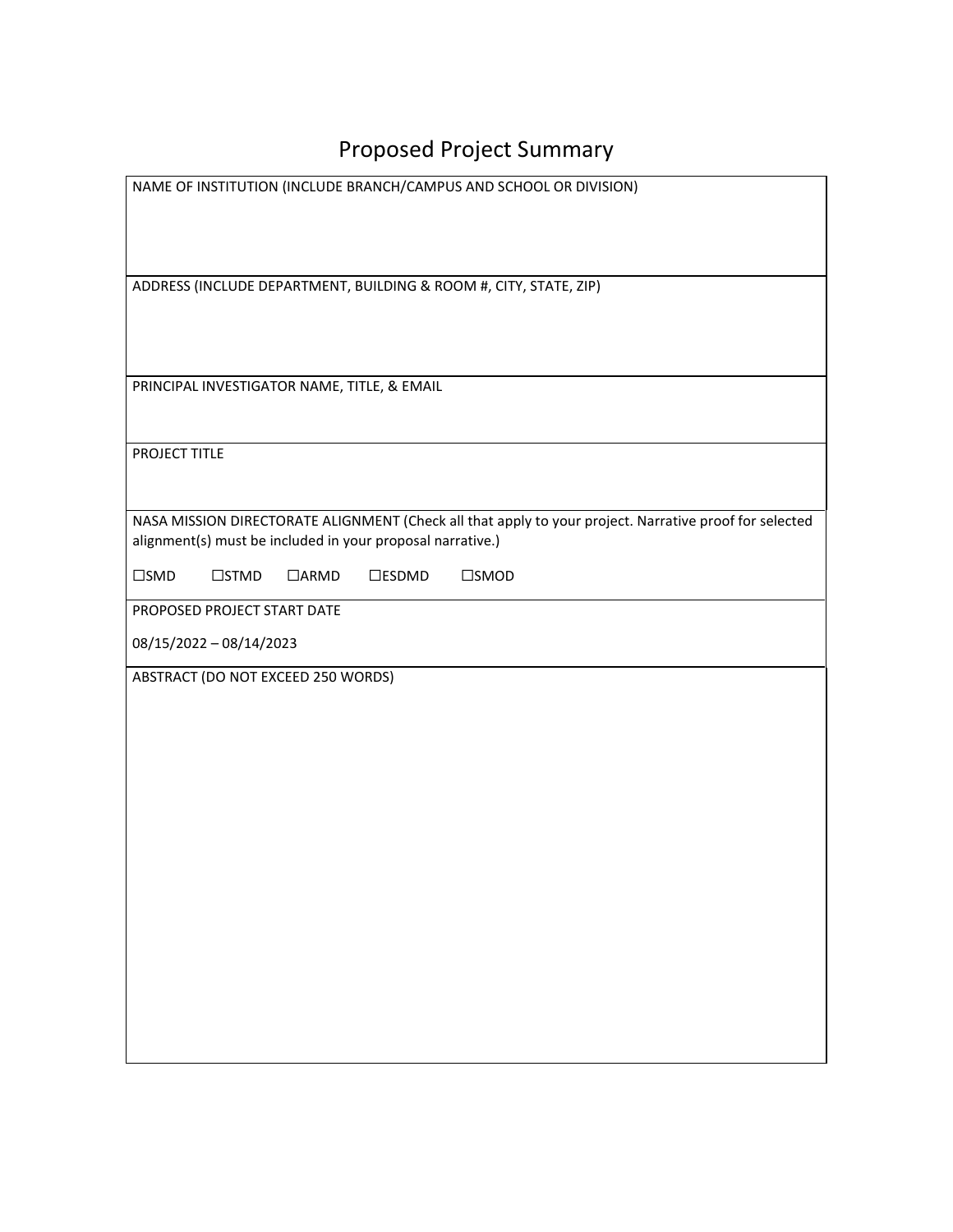#### Prior LaSPACE Awards

(Limit this list to the last 5 years)

For each prior LaSPACE award, as a PI or a Co-I please provide the following:

| 1. | Project Title:                                |         |         |        |            |            |         |
|----|-----------------------------------------------|---------|---------|--------|------------|------------|---------|
| 2. | Dates:                                        |         |         |        |            |            |         |
| 3. | Was a final technical report submitted?       |         |         |        | <b>YES</b> | $NO^*$     |         |
|    | If no, explain:                               |         |         |        |            |            |         |
| 4. | Did a proposal to a funding agency result? NO |         |         |        |            | <b>YES</b> |         |
|    | If yes,                                       | Agency: |         |        |            |            |         |
|    |                                               |         | Title:  |        |            |            |         |
|    |                                               |         | Date:   |        |            |            |         |
|    |                                               |         | Status: | Funded |            | Declined   | Pending |

(Add additional pages as necessary.)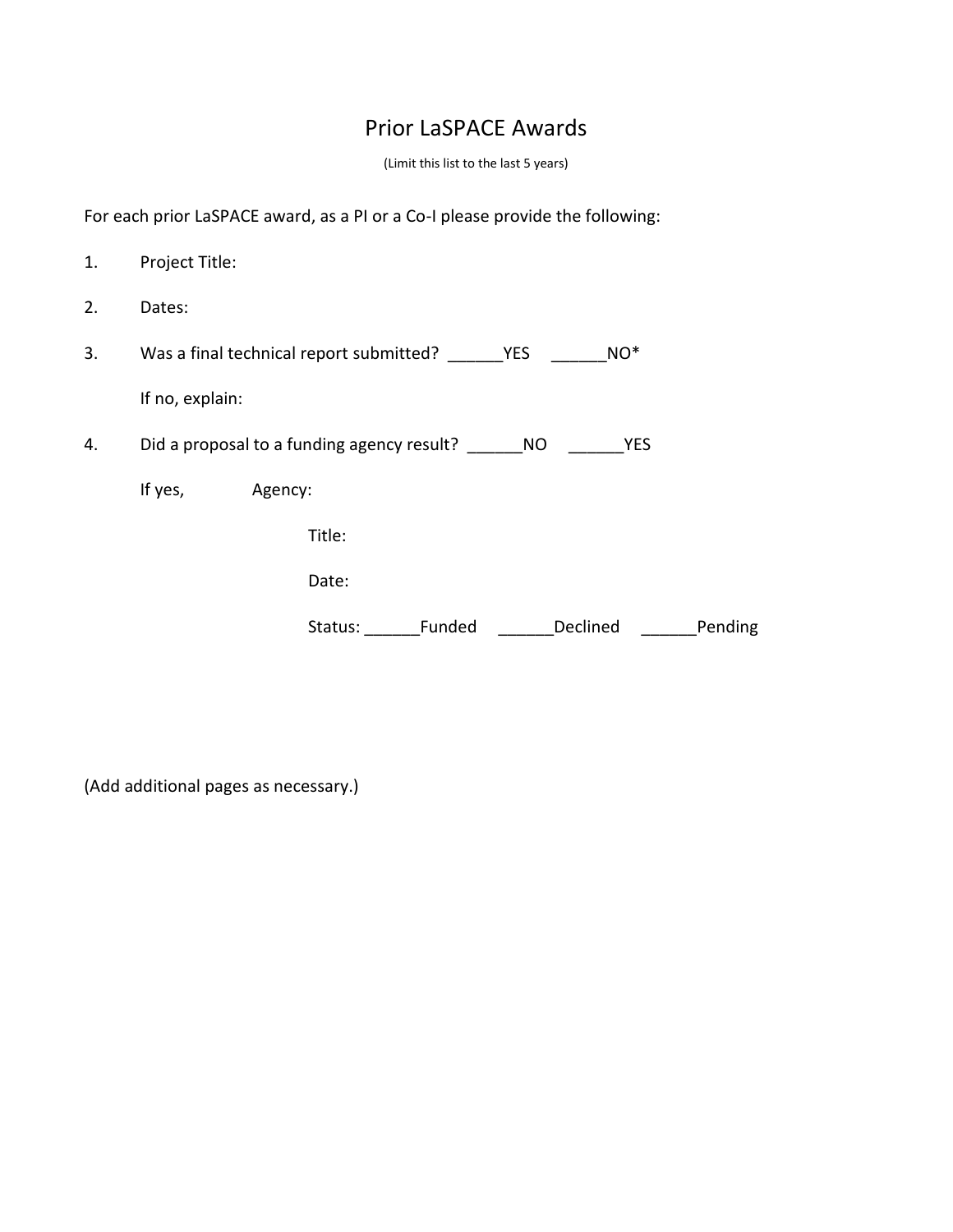#### LaSPACE Proposed Budget Form

*Include this form in your proposal. Be sure to only ascribe funds to categories explicitly open to the program area to which you are applying. Following this form, include a detailed narrative explanation of all proposed costs.* 

| Proposal Title:         |  |  |
|-------------------------|--|--|
| Principal Investigator: |  |  |
| Institution:            |  |  |

|                                                                | <b>LaSPACE Funds Requested</b> | <b>Institutional Match Funds*</b> |  |  |  |
|----------------------------------------------------------------|--------------------------------|-----------------------------------|--|--|--|
| A. Direct Labor                                                |                                |                                   |  |  |  |
| 1. Researchers                                                 | \$ n/a                         | \$                                |  |  |  |
| 2. Graduate Student(s)                                         | \$ n/a                         | \$                                |  |  |  |
| 3. Undergraduate Student(s)                                    | \$ n/a                         | \$                                |  |  |  |
| 4. Fringe Benefits                                             | \$ n/a                         | \$                                |  |  |  |
| 5. Subtotal A                                                  | \$ n/a                         | \$                                |  |  |  |
|                                                                |                                |                                   |  |  |  |
| <b>B.</b> Supportive Expenses                                  |                                |                                   |  |  |  |
| 1. Travel                                                      | \$                             | \$                                |  |  |  |
| 2. Supplies & Materials                                        | \$                             | \$                                |  |  |  |
| 3. Communications &<br>Equipment                               | \$                             | \$                                |  |  |  |
| 4. Other Direct Costs<br>(Identify)                            | \$                             | \$                                |  |  |  |
| 5. Subcontracts                                                | \$                             | \$                                |  |  |  |
| 6. Subtotal B                                                  | \$                             | \$                                |  |  |  |
| 7. F&A (Indirect)                                              | \$                             | \$                                |  |  |  |
|                                                                |                                |                                   |  |  |  |
| C. Total Project Cost                                          |                                |                                   |  |  |  |
|                                                                | \$                             | \$                                |  |  |  |
| $*$ <i>Must</i> be certified on all financial billings/reports |                                |                                   |  |  |  |

*\*Must be certified on all financial billings/reports.*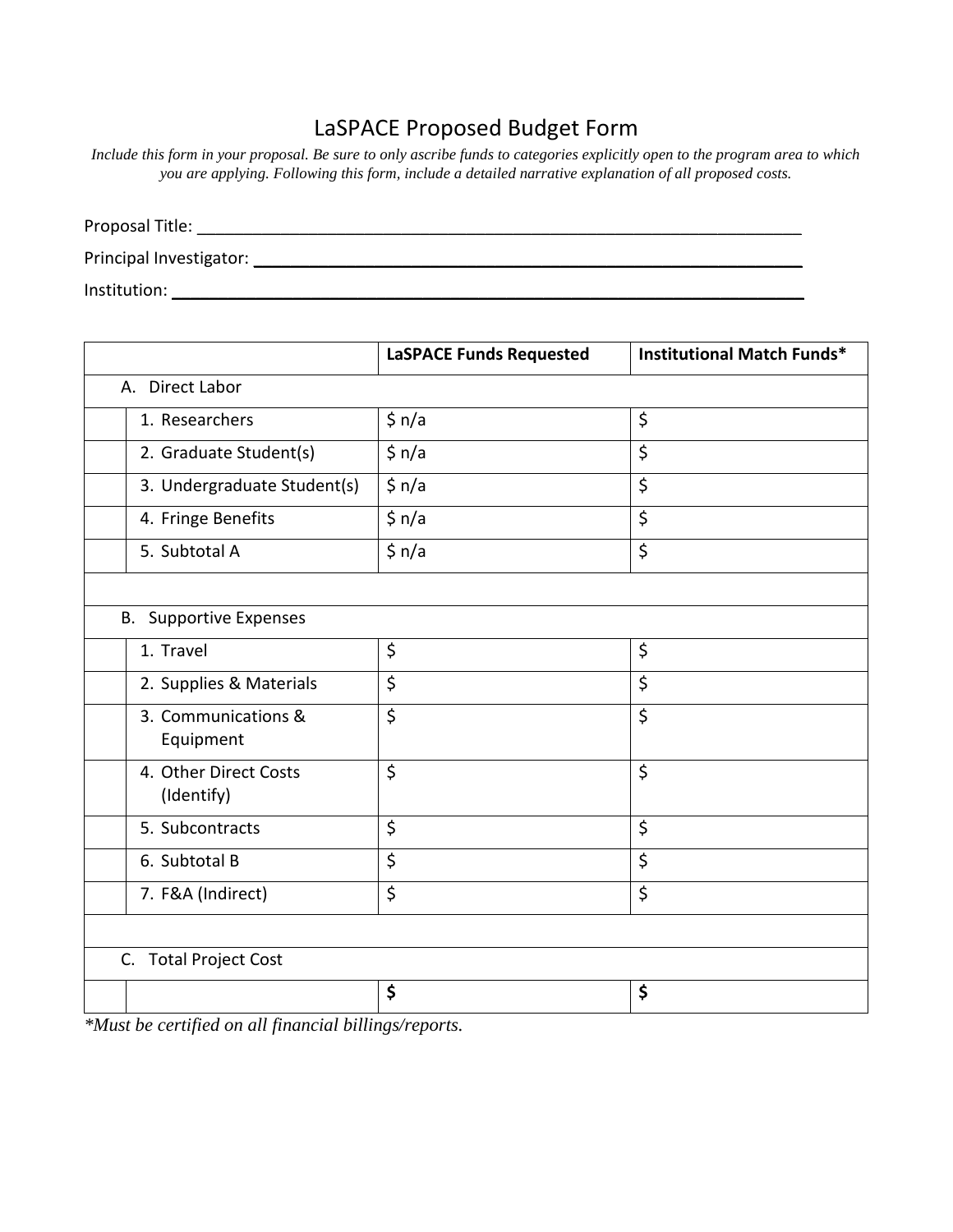#### Student Participant List

Student Participant List must be completed and online demo forms filled out in advance of submitting this application. If students are to be selected after award, you must commit to completing these forms **as soon as students are recruited** to the project and submitting a completed table once students have completed their online forms

| Name            | Classification        | Major                         | Project Role                                                           |
|-----------------|-----------------------|-------------------------------|------------------------------------------------------------------------|
| e.g. Jane Smith | Undergraduate, Junior | <b>Electrical Engineering</b> | <b>Electrical Design Lead;</b><br><b>Technical Writing Co-</b><br>Lead |
|                 |                       |                               |                                                                        |
|                 |                       |                               |                                                                        |
|                 |                       |                               |                                                                        |
|                 |                       |                               |                                                                        |
|                 |                       |                               |                                                                        |
|                 |                       |                               |                                                                        |
|                 |                       |                               |                                                                        |

#### [Link to Undergraduate Student Participation Form](https://forms.office.com/Pages/ResponsePage.aspx?id=P61NLa5Q2UeDoJrisfRm-Lcdp3DY8qtFqI9vQAGwVD5UNVUwU0dFSlg4ME5BNklBWkpIUTBHTkk5RSQlQCN0PWcu) [Link to Graduate Student Participation Form](https://forms.office.com/Pages/ResponsePage.aspx?id=P61NLa5Q2UeDoJrisfRm-Lcdp3DY8qtFqI9vQAGwVD5UM1M1R1paMEU1VTQ5RkY2UVBTUFNBVko5MiQlQCN0PWcu)

 $\Box$  Check this box to confirm that all students listed above have completed an online participant form.

 $\Box$  Check this box to commit that all recruited students will complete the online form as soon as they are recruited.

Online Student Participant Form Guidance (applicable to all submissions):

Please provide the following guidance to students completing the online participant form.

- The online form should be completed and submitted by all student participants.
- Upon completion of the form, students will see an option to "print or get PDF of answers." It is recommended that students save a copy of their answers to their local device for their own records.
- The **Faculty Advisor/ Mentor (question 12)** should be the PI who is submitting this proposal. Please provide the students with your office phone number and email address to input.
- The **Program (question 15)** should be the program for which students are currently applying/participating in. If working under multiple LaSPACE projects, students will submit a demographic form for each separate project. For this proposal students will select Senior Design.
- The **Project Start Date (question 16)** should be 8/15/2022 for students under this current proposal submission.
- The **Participating Semester(s)** should be the "Fall 2022, Spring 2023, Summer 2023" option.